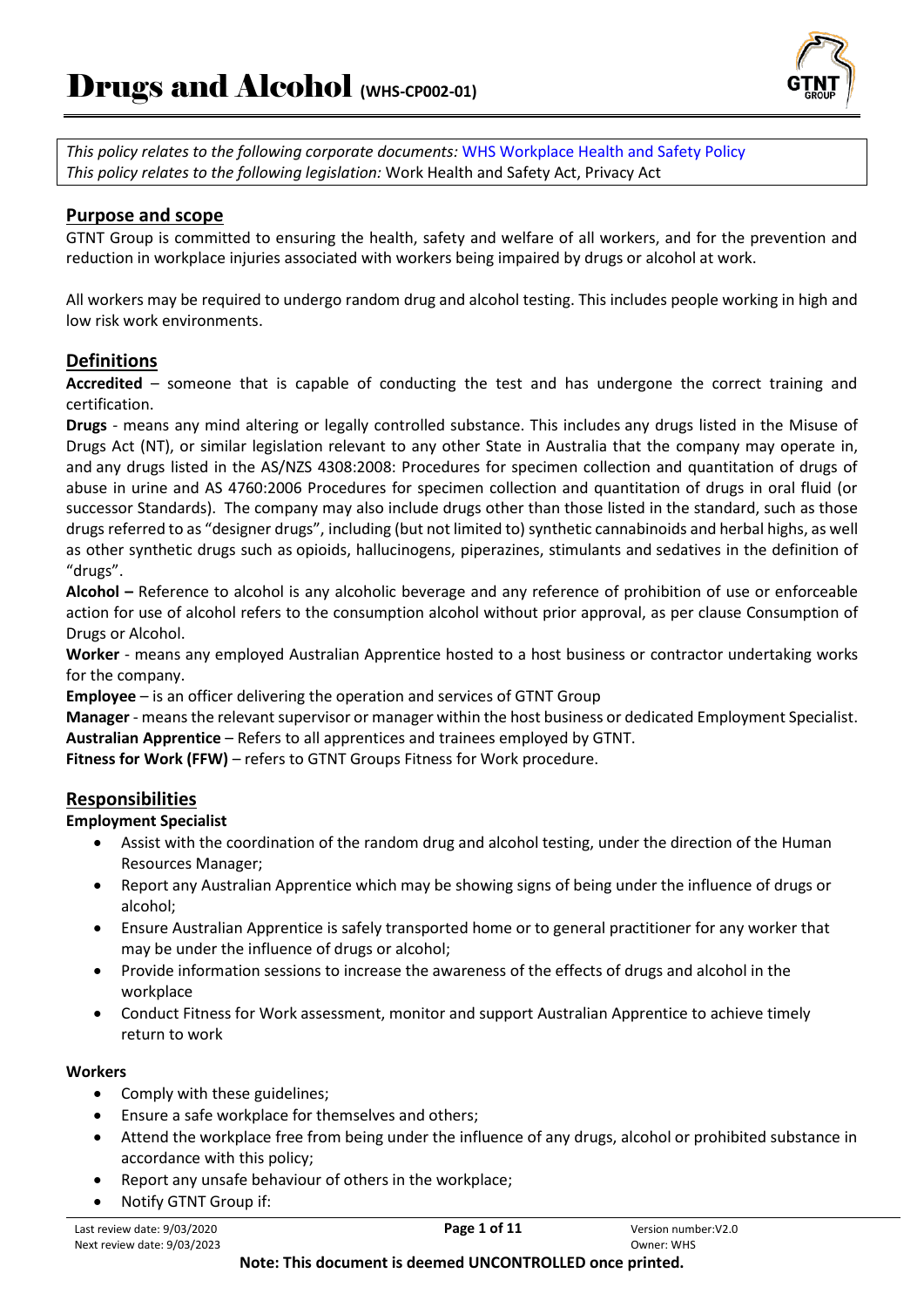

- o taking prescribed medication which may affect ability to undertake duties; or
- o have an addiction that is likely to adversely affect their work performance; or
- $\circ$  have any medical illnesses (pre-existing or recently identified) which may impact ability to perform duties.

#### **Application of this Policy**

This policy applies to both workers and contractors of GTNT Group. However, some aspects of this policy may only be applicable to employees. Nothing in this policy is intended to create an employment relationship between the company and its contractors.

Australian Apprentices (worker) are required to adhere to this policy in the event there is an absence of an enforceable drug and alcohol policy with their relevant host business. If Australian Apprentice is covered by the host business' EBA (or selected provisions of the host businesses EBA) and contains drug and alcohol provisions, these conditions will also apply to the Australian Apprentice.

#### **Consumption of Drugs or Alcohol**

Australian Apprentices are prohibited from:

- working or conducting company business under, or at the risk of being under, the influence of drugs and/or alcohol; or
- using, possessing, distributing or consuming drugs and/or alcohol on company property including a company vehicle; or
- driving a company vehicle under, or at the risk of being under, the influence of drugs and/or alcohol at any time; or
- using or consuming drugs and/or alcohol when off-duty if it would result in the worker reporting to work or performing duties under, or at the risk of being under, the influence of drugs and/or alcohol.

The only exception to the above prohibitions is that employees may consume alcoholic beverages at social work events in designated areas, with prior approval. Employees must abide by this condition at any company event at which alcoholic beverages are served. Employees are responsible for ensuring that they remain within the statutory limit and in a condition to be able to get home safely and ensure that they are able to present to work the following day and not in breach of this procedure upon their return.

(alcohol limits for Australian Apprentices outlined under **Alcohol Testing Process)**

#### **Responsibility for Enforcement**

All workers are responsible for ensuring their own compliance with this policy.

If a worker feels unsafe working with one of their co-worker because they suspect he/she is in breach of this policy, the worker should refer the matter to any manager immediately.

Workers taking any medication (whether prescription or over the counter) must ask their medical practitioner (such as their doctor or pharmacist) whether such medication creates a risk of impairment in the performance of their duties. If the medication creates such a risk, the worker must disclose this to the company prior to performing any duties.

Managers are expected to monitor their own reports, and to investigate situations that may breach this policy. Appropriate steps should be taken to manage the safety of the worker if the manager:

- observes a worker using drugs and/or alcohol or finds evidence of usage; or
- detects the odour of alcohol on a worker; or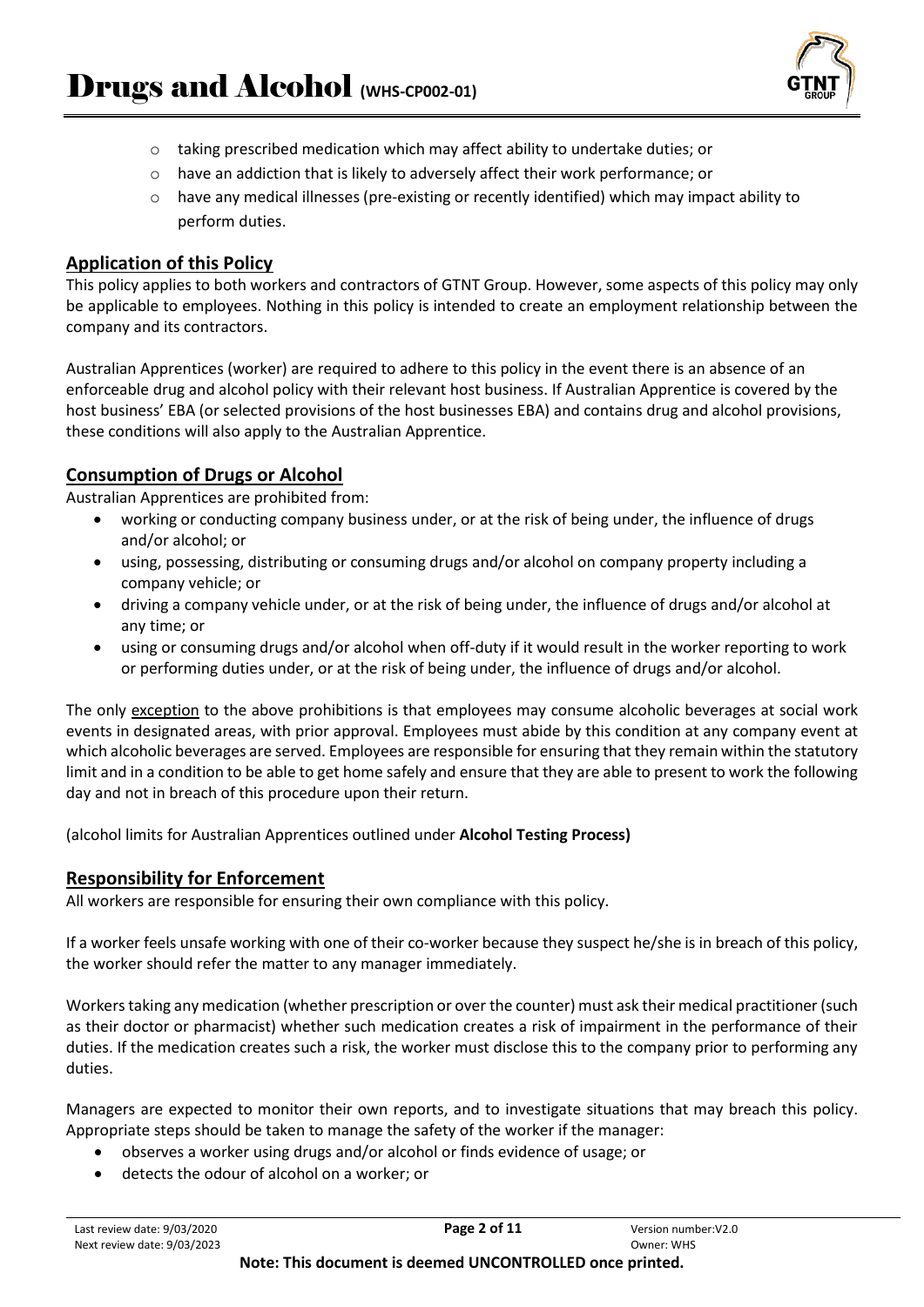

- suspects a worker is working under the influence of drugs and/or alcohol (for example through abnormal or erratic behaviour); or
- learns from a reliable or credible source that the worker has consumed drugs and/or alcohol.

The manager is required to report all matters to the Human Resources Manager to confirm investigation process and actions. All referrals, suspensions, terminations and/or disciplinary action should take place in conjunction with the direction from Human Resources Manager for internal workers, and inclusive of the Business Development Manager for Australian Apprentices.

### **Rehabilitative Assistance**

If a worker thinks they have a drug or alcohol problem that is affecting their work, the company encourages the worker to ask for help from Human Resources Manager or the Human Resources Officer (or relevant host business manager) at an early stage (that is, before the employee is the subject of testing), without fear of reprisal. Discussions will be kept confidential. The company will try to help the worker resolve the problem, including by referring the worker to appropriate community resources.

At the company's sole discretion, it may allow a worker to take unpaid leave to participate in a drug and alcohol rehabilitation or treatment program. The workers return to work after successful completion of the course of treatment will depend on the company's needs at that time and will be on the recommendation of either the company's nominated medical practitioner, or the workers medical practitioner (chosen at the company's sole discretion). The worker may also be required to complete a course of follow-up treatment and return a negative drug and/or alcohol test, all at the cost of the worker, before being permitted to return to work.

Employee's may access the company's employee assistance program (EAP). At the Human Resources Manager's discretion employee may be offered additional free sessions. This is a confidential service, which is independent from the company. The EAP offers services such as information, assessment, counselling or referral, to help an employee resolve issues that may be affecting his/her work, such as marital problems, depression, or drug and alcohol dependency.

## **Drug and Alcohol Testing**

### **Pre-employment/engagement testing**

At the request of the host business (or business's engaging in labour hire services), applicants will be required to undergo a drug and alcohol screening test before being employed or engaged. If an applicant fails the test, he/she may not be considered for appointment or, if the applicant has already been appointed, the employment/engagement may be cancelled or terminated as a breach of contract.

### **Testing during employment/engagement**

During employment or engagement, the company may require a worker to undergo a drug and alcohol test, to monitor compliance with this policy. The company may require a worker to undergo drug and alcohol testing on any of the following occasions:

- If the company suspects, on reasonable grounds, that a worker is working under the influence of drugs and/or alcohol. Reasonable grounds for testing can be established if a workers behaviour, actions or conduct (whether observed by or reported to the company) suggest that the worker is under the influence of drugs and/or alcohol refer to WHS-ST002-01 Signs of Unfit for Work Form for further information.
- Due to the potentially dangerous nature of many aspects of the company's work (or Host Business's work/industry), random testing may be conducted for anyone employed or engaged in a safety-sensitive position, or anyone who has completed a rehabilitation program in accordance with post treatment testing conditions. The term "safety sensitive position" refers to any area or role that contains any hazard or where there is the potential for an accident or incident to cause injury, harm, serious harm, or damage to property, plant or equipment. Safety sensitive positions include, but are not limited to, those set out at Schedule A – Safety Sensitive Positions of this policy.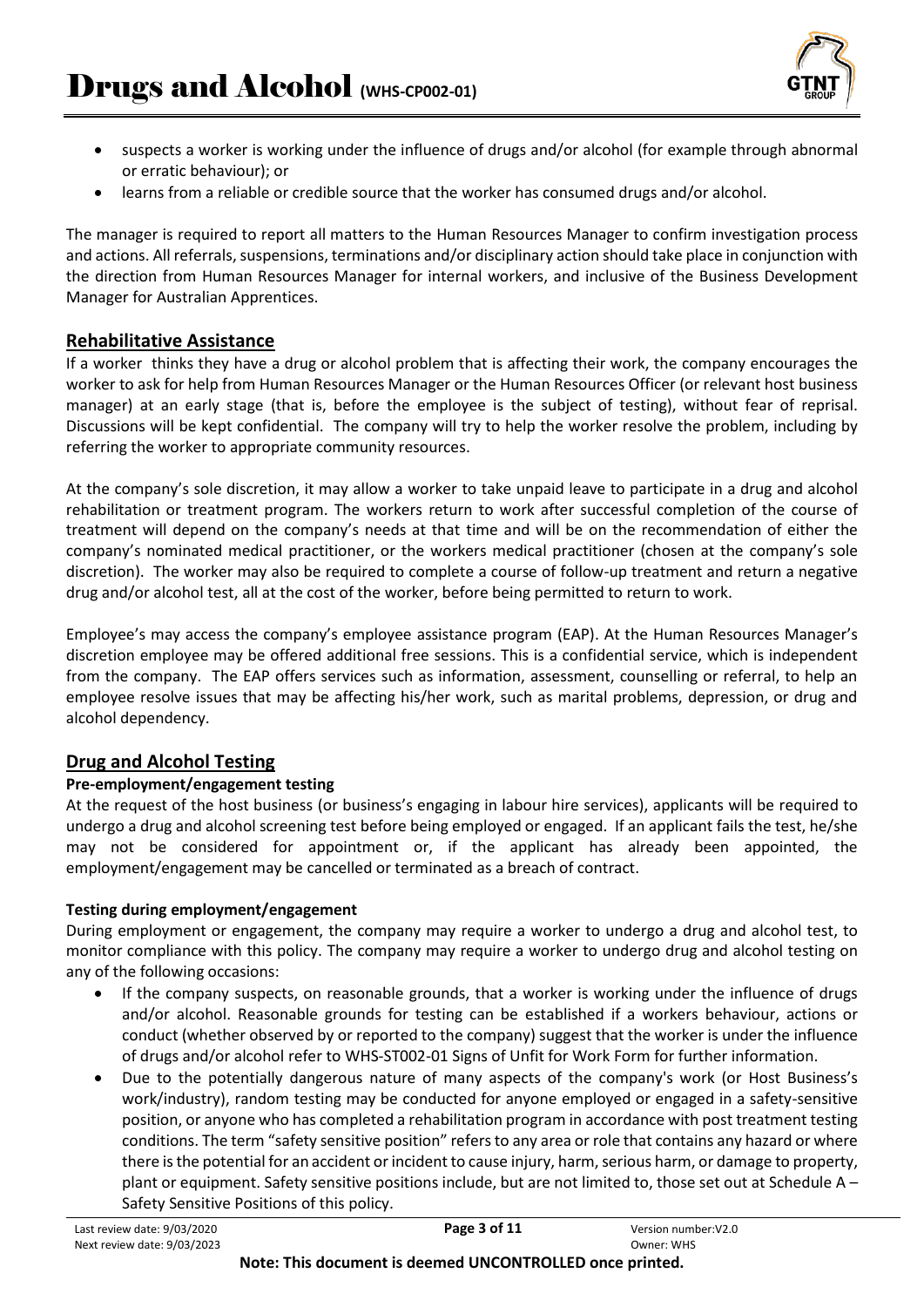

- random test selection means that some workers may not be picked to be tested at all, some workers may be tested once, and other workers may be tested more than once. The selection process for random testing will be completed by Human Resources or an independent authorised service provider, however the company may, at its absolute discretion, nominate groups of workers for random testing based on operational or geographic location.
- If there is an incident, accident, near miss or plant, product or property damage involving an actual or potential compromise of health and safety standards and a worker's actions, or lack of action, may have been a direct or indirect contributory factor.
- If host businesses or prospective host businesses, request that a worker submit to drug and alcohol testing.

#### **Testing**

Host business's requesting a drug and alcohol test (for hosted Australian Apprentices) will incur the cost of conducting the test. All other drug and alcohol testing conducted as directed by GTNT Group, will be at the company's expense by a selected provider, or by its nominated registered medical practitioner. Testing will be done in such a way as to respect the worker's privacy and confidentiality. Test results will be treated as highly confidential.

The company in its absolute discretion will determine the appropriate testing method and threshold for detectable and/or positive results at the time.

#### **Drug Testing Procedure**

If the company elects to use urine testing, the testing processes will comply with the AS/NZS 4308:2008 (or successor standards) and the following will apply (subject to any changes to the applicable standard). The standard requires the agency that is responsible for specimen collection/on-site screening, storage and dispatch of the urine specimen to have accreditation (granted following assessment by a recognised body).

The worker will remain in the presence of the collector and will not have access to any water fountain, tap, soap dispenser, cleaning agent or any other materials that might be used to compromise the integrity of the urine specimen.

The worker provides the specimen in an area such that privacy is maintained. No device should be placed into the original collected urine sample unless it can be shown that the device does not contaminate the specimen.

A positive test will only be reported by an AS/NZS 4308 (or successor standards) accredited laboratory if confirmed levels of drug or metabolite exceed designated cut-off levels. Cut-off levels will conform to the relevant Australian standard, where such a standard has been issued in relation to the drug concerned.

If the worker disagrees with an initial positive test result, then they have the option of having the referee specimen independently retested at another AS/NZS 4308 (or successor Standard) accredited laboratory. The cost of the second test will be met by (charged to) the worker.

Due to possible degradation of samples over time, re-testing need only detect the presence of the drug or metabolite (i.e. need not be above cut off limits). This will be accepted as a conclusive result. Specimens not submitted to the laboratory shall be disposed of in accordance with waste disposal requirements and appropriate legislation.

GTNT Group may conduct random alcohol and drug testing as well as testing of any worker as a result of the company forming a reasonable suspicion that the worker is under the influence of alcohol or drugs during working hours which may impact the safety of themselves and others.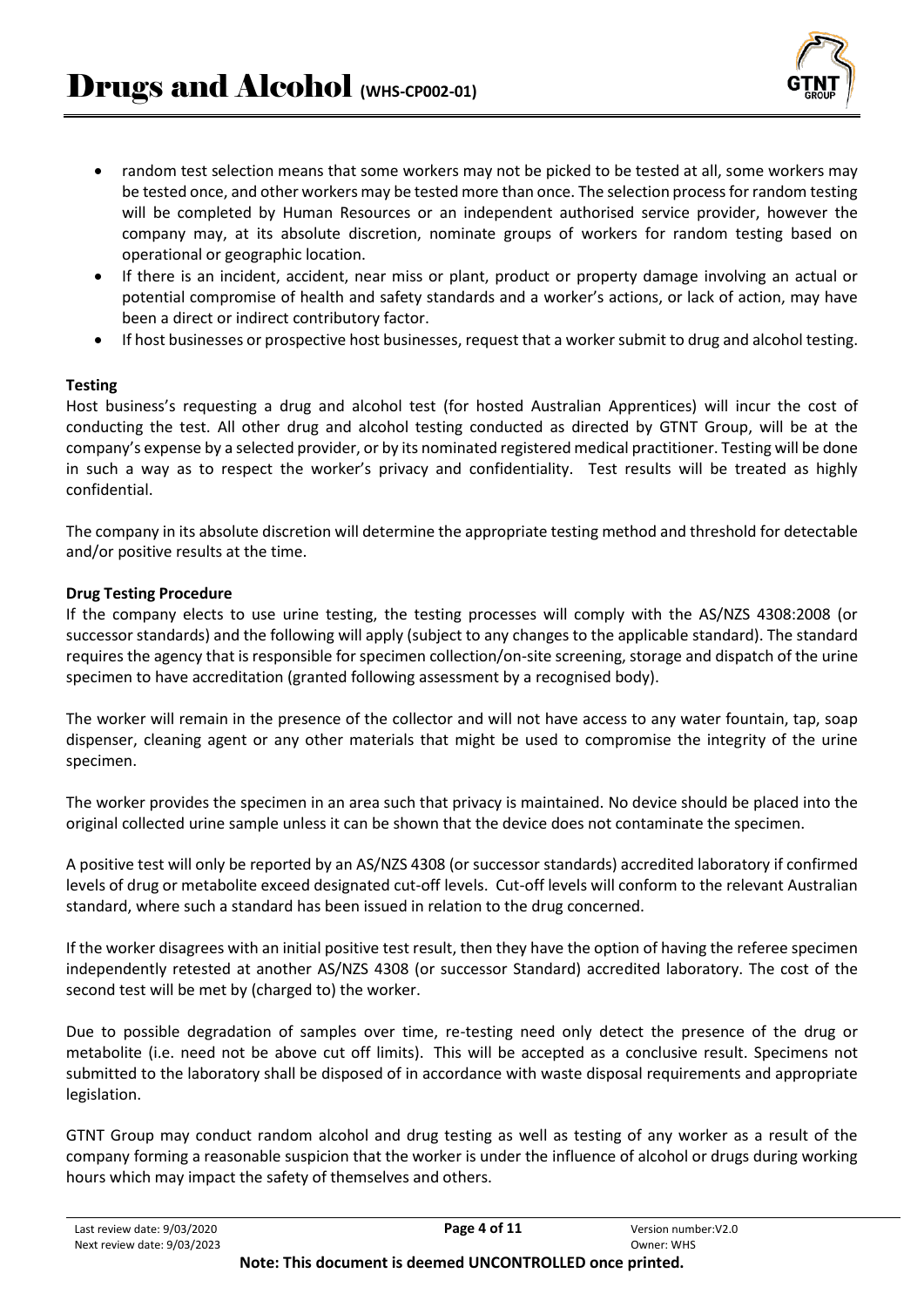

### **Alcohol Testing Process**

The breath alcohol test will be conducted using an approved testing device which meets the Australian Standard: AS 3547-1997 "Breath Alcohol Testing Devices for Personal Use" (or successor Standard). This requires the worker to blow into the device using a disposable mouthpiece.

| BAC is to be zero at all times unless prior approval                                                                                                                                                                                                                                                                                                                                                                                                                                                                                                                                                                                                                                                                                                                                                                                                                                                     | <b>Acceptable Levels</b>                                                                                                                                                                                                                                                                                                                                                                                                                                                                                                                                                                                                                                                                                                                                                                                                                                                                                                                                                                                                                                                                                                                                                                                                                                                                                                                                                                                                                                                                                                                                  |
|----------------------------------------------------------------------------------------------------------------------------------------------------------------------------------------------------------------------------------------------------------------------------------------------------------------------------------------------------------------------------------------------------------------------------------------------------------------------------------------------------------------------------------------------------------------------------------------------------------------------------------------------------------------------------------------------------------------------------------------------------------------------------------------------------------------------------------------------------------------------------------------------------------|-----------------------------------------------------------------------------------------------------------------------------------------------------------------------------------------------------------------------------------------------------------------------------------------------------------------------------------------------------------------------------------------------------------------------------------------------------------------------------------------------------------------------------------------------------------------------------------------------------------------------------------------------------------------------------------------------------------------------------------------------------------------------------------------------------------------------------------------------------------------------------------------------------------------------------------------------------------------------------------------------------------------------------------------------------------------------------------------------------------------------------------------------------------------------------------------------------------------------------------------------------------------------------------------------------------------------------------------------------------------------------------------------------------------------------------------------------------------------------------------------------------------------------------------------------------|
| granted (if approval granted must be within legal                                                                                                                                                                                                                                                                                                                                                                                                                                                                                                                                                                                                                                                                                                                                                                                                                                                        |                                                                                                                                                                                                                                                                                                                                                                                                                                                                                                                                                                                                                                                                                                                                                                                                                                                                                                                                                                                                                                                                                                                                                                                                                                                                                                                                                                                                                                                                                                                                                           |
| limits when driving a company vehicle):                                                                                                                                                                                                                                                                                                                                                                                                                                                                                                                                                                                                                                                                                                                                                                                                                                                                  |                                                                                                                                                                                                                                                                                                                                                                                                                                                                                                                                                                                                                                                                                                                                                                                                                                                                                                                                                                                                                                                                                                                                                                                                                                                                                                                                                                                                                                                                                                                                                           |
| <b>GTNT Group Australian Apprentices</b><br>Blood Alcohol Concentration (BAC) - is the<br>concentration of alcohol in the bloodstream<br>expressed in grams of alcohol per 100ml of blood.<br>If the first initial reading records any level of BAC<br>$\bullet$<br>this is deemed as a "detectable" result.<br>Following a "detectable" test, a confirmatory test<br>$\bullet$<br>on the same device is performed after 15 minutes<br>using a new mouthpiece.<br>If the confirmatory test result records any level of<br>BAC, the test is deemed to be a positive breath<br>alcohol test and the individual removed to a safe<br>place.<br>If the company elects to use breath alcohol testing,<br>the testing will be conducted using an approved<br>testing device which meets the Australian Standard:<br>AS 3547-1997 "Breath Alcohol Testing Devices for<br>Personal Use" (or successor Standard). | If the candidate holds a Provisional Drivers' License<br>first initial reading records any level of BAC the result<br>is deemed to be "detectable".<br>Following a "detectable" test, a confirmatory test<br>on the same device is performed after 15 minutes<br>using a new mouthpiece.<br>If the confirmatory test result records any level of<br>$\bullet$<br>BAC), the test is deemed to be a positive breath<br>alcohol test and the individual removed to a safe<br>place.<br>If the candidate holds an open drivers' license the<br>first initial reading records any level of Blood Alcohol<br>Concentration (BAC) the result is deemed to be<br>"detectable".<br>Following a "detectable" test, a confirmatory test<br>on the same device is performed after 15 minutes<br>using a new mouthpiece ("confirmatory test").<br>If the confirmatory test result records Blood<br>٠<br>Alcohol Concentration (BAC) less than 0.05 and<br>prior approval was granted for the consumption of<br>alcohol, the result is deemed negative and the<br>individual may be permitted to return to full<br>duties.<br>In the event the follow-up test result records a<br>$\circ$<br>BAC above 0.05 or below (if approval for<br>alcohol consumption was not granted), the test<br>is deemed to be a positive breath alcohol test<br>and the individual removed to a safe place.<br>If the confirmatory test result records a BAC above<br>٠<br>0.05, the test is deemed to be a positive breath<br>alcohol test and the individual removed to a safe<br>place. |

These levels apply to company sanctioned social events or work-related functions and events including client entertainment.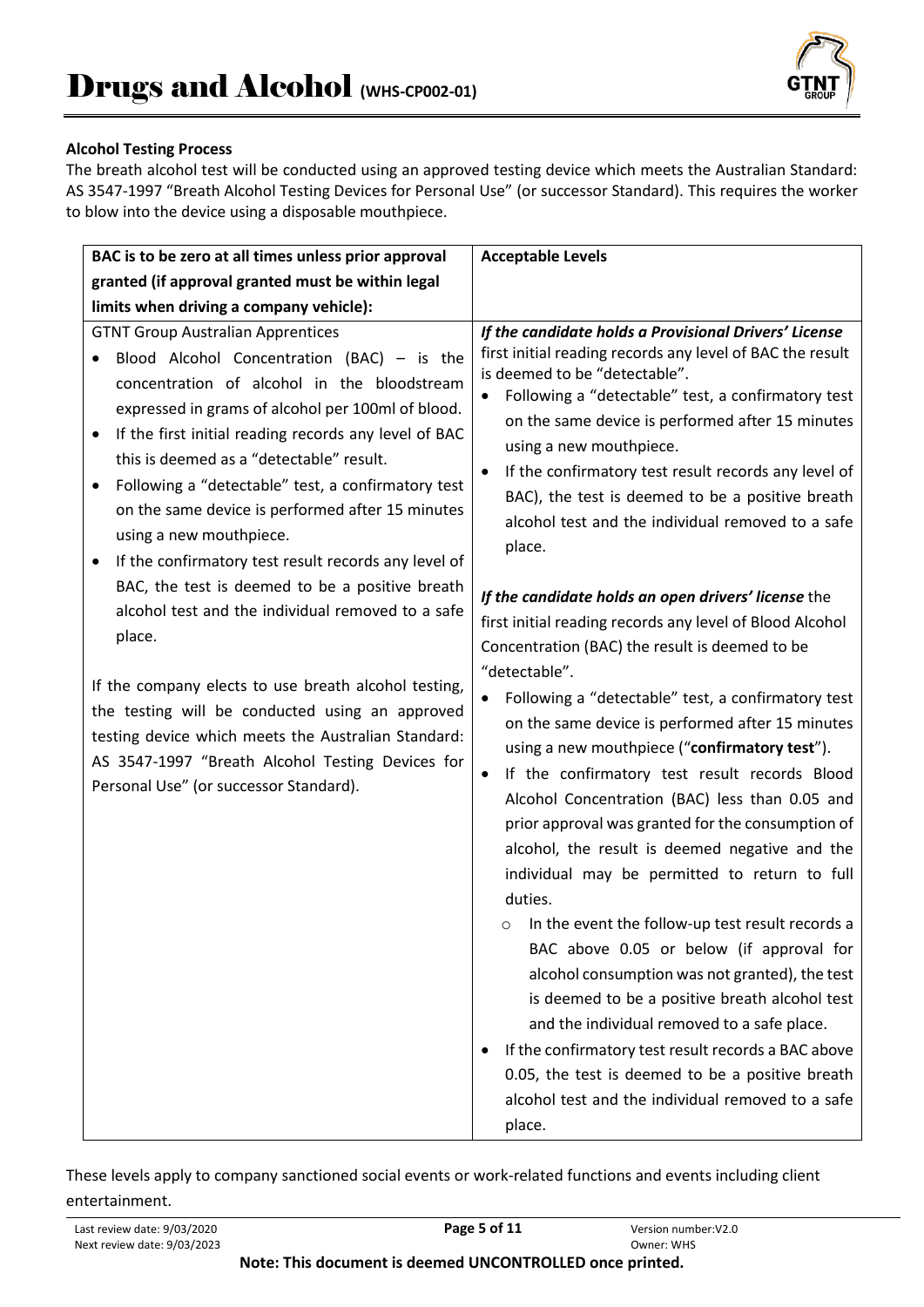

#### **Cheating on a drug and/or alcohol test**

If a worker "cheats" on a drug and/or alcohol test or attempts to compromise the integrity of a specimen when taking a drug test (for example by providing a specimen that is not his or her own, or by use of a masking agent), or the person conducting the testing has reasonable grounds to suspect that the worker has tampered with a specimen, then the company may take disciplinary action up to and including dismissal (with or without notice) or, in the case of a contractor, termination of his/her engagement.

If the employee provides a specimen that is "cool" (not within acceptable temperature testing range meaning that the company cannot verify it was provided by the worker), or the specimen is otherwise compromised, this will be treated as a failed test (i.e. positive) and the company may take disciplinary action up to and including dismissal (with or without notice) or, in the case of a contractor, termination of his/her engagement. At the company's discretion, the worker may be provided with one further opportunity to provide a specimen.

#### **Dilution of a drug test**

If a worker provides a specimen that is "dilute" the worker will be given one further opportunity to provide a specimen within 24 hours that is not "dilute". This may mean the worker may have to reduce his/her fluid intake during this period. If the second specimen is also "dilute" this will be treated as a failed test (i.e. positive) and the company may take disciplinary action up to and including dismissal (with or without notice) or, in the case of a contractor, termination of his/her engagement.

#### **Refusal to take a drug and/or alcohol test**

If a worker is required to take a drug and/or alcohol test, and refuses to do so, the worker should first explain the refusal. The company will consider any explanation given. In its sole discretion, if the company considers the explanation is unreasonable in the circumstances, then the company may take disciplinary action up to and including dismissal (with or without notice) or, in the case of a contractor, termination of his/her engagement.

Other than workers in remote locations (as determined by the company), the worker shall provide his/her specimen for drug testing within 2 hours from the time that the request has been made by the authorised collector. In relation to alcohol testing, the worker shall comply with a request for an alcohol test within 15 minutes from the time the request has been made by the authorised collector.

Failure to comply with such timeframes may result in disciplinary action up to and including dismissal (with or without notice) or, in the case of a contractor, termination of his/her engagement.

#### **Drug and Alcohol Test Results**

A copy of the results of any drug and/or alcohol test will be provided to the Human Resources Manager or Employment Services Manager (for Australian Apprentices results only) and may be provided to any host business of the company who requested them if the testing has been undertaken at the host business' request. Results may be used in evidence or disclosed in disciplinary or legal proceedings. In all other respects, material and information used or obtained from testing will be kept strictly confidential.

Workers should note that the test may not measure the degree to which he/she is under the influence of drugs and/or alcohol. If a test indicates the presence of drugs and/or alcohol, then the company will presume the worker is at risk of being under the influence of drugs and/or alcohol in breach of this procedure.

If a worker tests positive for drugs, and the company proposes to refer them to an appropriate service for rehabilitation treatment, or pursue disciplinary action/terminate the contractor's engagement, then the worker is entitled to challenge the results and obtain an independent analysis of the sample (at the worker's own expense).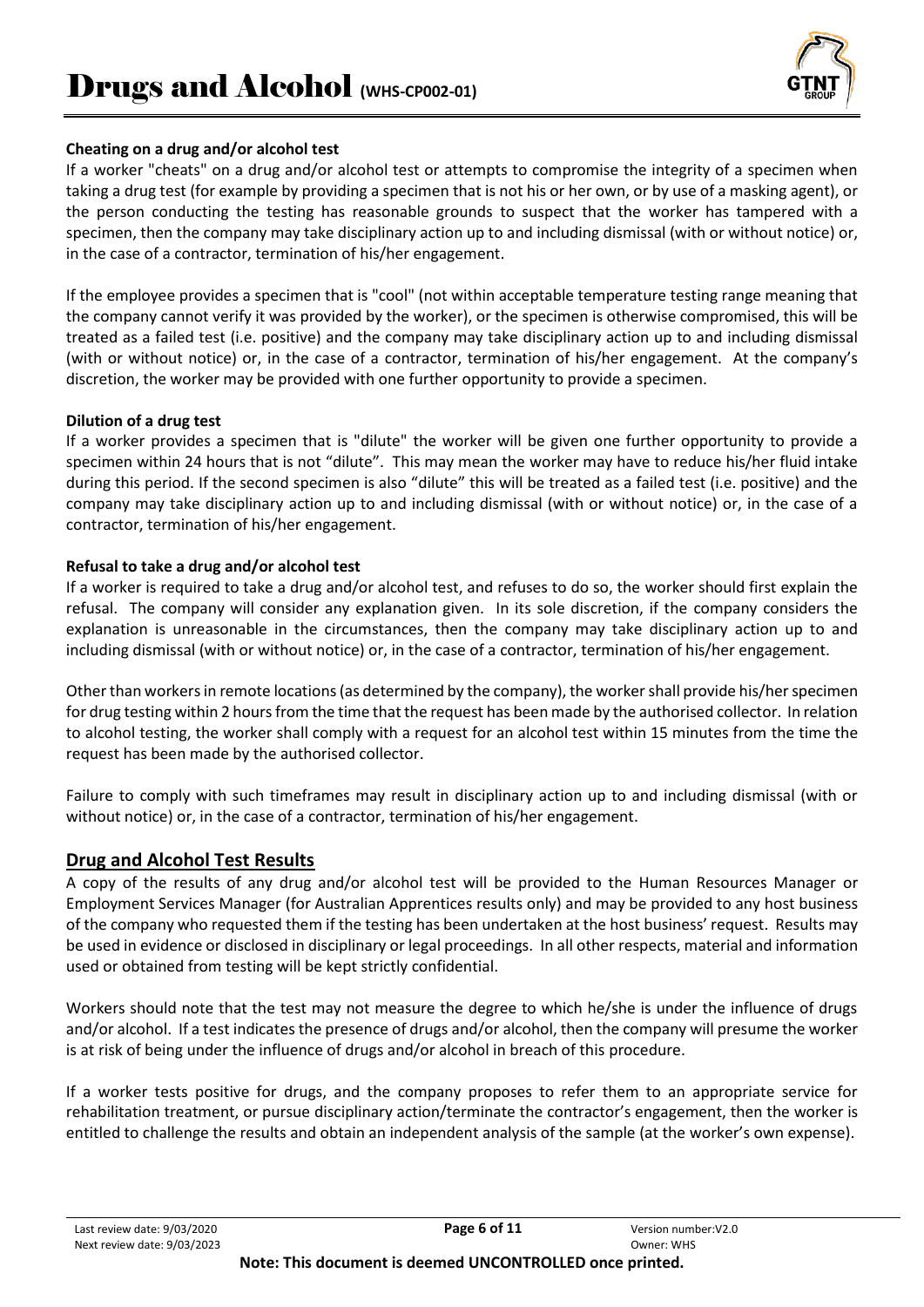

#### **Stand down if non-negative drug test**

If an employee returns a non-negative result in relation to his/her drug test, the company may stand him/her down on ordinary pay until receipt of confirmation of the result. If that result is positive workers will be stood down without pay until further notice or cleared to return to work.

Where the employee is sick or injured during the stand down period (or during a portion of the stand down period), the employer shall be entitled to make appropriate deductions from the employee's sick leave entitlements. If the employee's drug test result is negative, the employee may return to full duties.

If a contractor returns a non-negative result in relation to his/her drug test, the company may suspend performance of the contract until receipt of confirmation of the result.

## **Breach of the Drug and Alcohol Policy**

The company will enforce this policy strictly. This includes if a worker consumes alcohol (with prior approval) at a social event in such a way that it raises health and safety issues in the workplace, contributes to unacceptable job performance or the worker exhibits unusual or unacceptable conduct and behaviour.

If this policy is breached, the company may, in relation to workers:

- Send the worker home on leave, which may be paid (personal carer's leave), for such period as may be reasonably necessary. This will be at least as long as required for the employee to recover from the influence of drugs and/or alcohol.
- Note if a worker is suspected of being under the influence of drugs and/or alcohol, they will not be permitted to drive their personal vehicle, or a company vehicle, from the company's premises. This is both to protect the workers own personal safety, and the health and safety of others.
- Require the worker, at his/her own expense, to undergo a further drug and alcohol screening test, and return a negative result, before permitting the worker to return to work.
- Take disciplinary action against the worker up to and including dismissal. The nature and severity of the violation will determine the disciplinary action taken (for example, any worker that tests positive for methamphetamine, amphetamine, cocaine or heroin may be summarily dismissed without being offered rehabilitation).

If this policy is breached, and the worker returns a positive drug and/or alcohol test, the company (and/or its insurer) may, at its sole discretion, require the employee worker to indemnify the company for any and all costs arising out of or in connection with such test.

If this policy is breached, and the worker returns a positive drug and/or alcohol test after having completed a rehabilitation program, the company may summarily dismiss the worker.

If this policy is breached, the company may, in relation to contractors, terminate the contractor's engagement (with or without notice).

## **Rehabilitation**

If a worker returns a positive test, the company may, in its sole discretion, permit him/her to continue in their employment, subject to the requirement that they join a rehabilitation program. In such circumstances, failure to take part or complete the program may result in disciplinary action up to and including dismissal. The worker may be suspended from his/her duties (with or without pay, in the company's sole discretion) or allocated alternative duties during the program (if available, and in the company's sole discretion).

Where a rehabilitation program is required, the employer may require the worker to agree to a rehabilitation program and follow up testing and will be required to complete Fitness for Work Action Plan form. Failure to agree to such terms may result in disciplinary action up to and including dismissal (with or without notice). During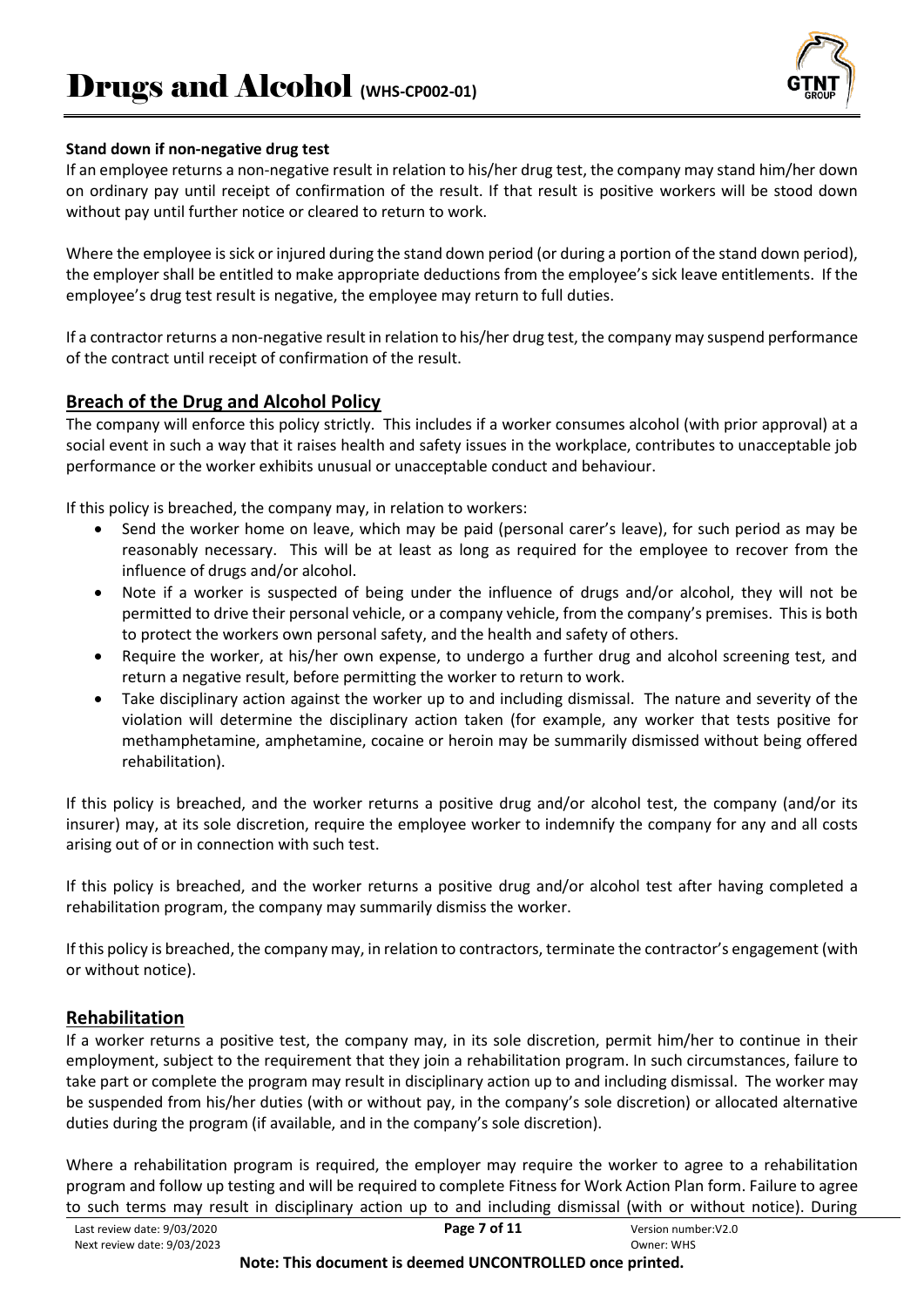

rehabilitation, if the worker is treated by a medical practitioner for substance abuse, the worker will consent to those records being released to the company upon request.

#### **Post-treatment Testing**

On completion of the program, the worker will be required to return a negative drug and alcohol test (the cost of which testing shall be met by the worker) prior to returning to normal duties.

The worker will be required to be subject to drug and alcohol tests on the following 4 random drug and alcohol tests conducted by the company's service provider.

A positive test during or following treatment may result in disciplinary action up to and including dismissal (with or without notice).

#### **Search and Surveillance**

In order to further assist with achieving the requirements of this policy and company Workplace Health and Safety Policy (WHS) objectives, the company may undertake search and surveillance. In particular:

• The company may search any property (including workers or contractor property) located within any area in the company's (or host business') possession or control or within the possession or control of any client or customer of the company ("company premises").

This may include offices, company vehicles, workstations, production areas, lockers, and storage areas. Such searches may be carried out on a random basis.

- The company may operate electronic surveillance equipment (including covertly) within company premises at any time.
- The company may employ a specialist drug detection dog team to conduct inspections (including random inspections) within the company premises.

If a drug detection dog or other detection mechanism indicates the recent possession and or use of drugs by a worker, the company may require the worker to undergo drug testing in accordance with this policy.

For the avoidance of doubt, by bringing personal property onto company premises, a worker is deemed to have consented to his or her property being searched or inspected in accordance with this policy.

Anyone that returns a positive reading (above the threshold to impact impairment) may be subject to the disciplinary process set out in the Fitness for Work procedure. Anyone who fails an initial random drug and alcohol test shall be immediately stood down with pay until an external verification and confirmatory test results have been received.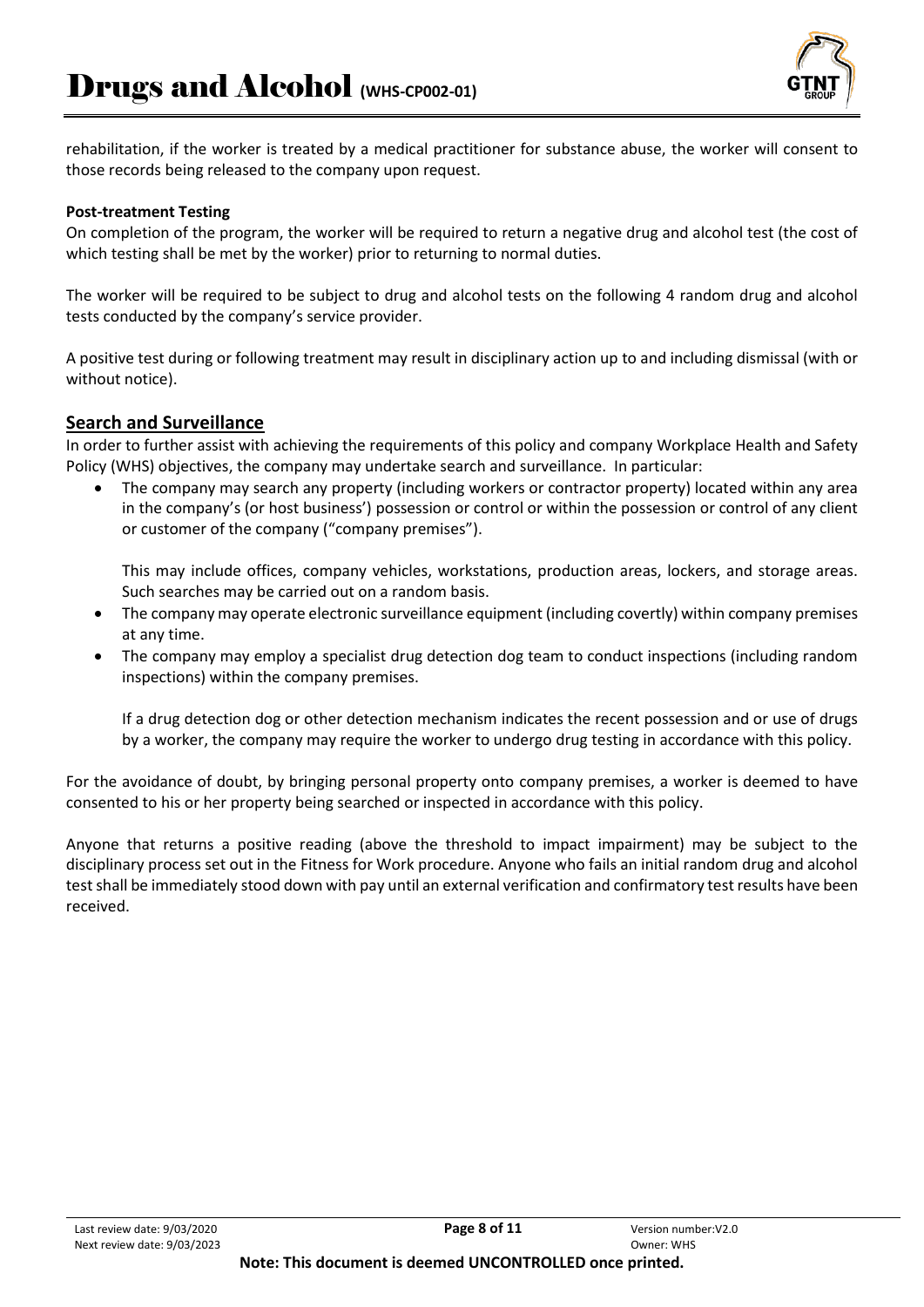

## **Confidentiality and Privacy Legislation**

All information gathered as a result of testing or participation in a rehabilitation or treatment programs is collected for the purpose of implementing this policy and achieving policy objectives. All information will be held by Human Resources and will be held for the duration of the individual's employment/engagement or longer where deemed necessary by the company. Relevant information may be disclosed to the worker's manager.

Save as required by law, no information relating to any testing or rehabilitation will be disclosed to an external party, other than as contemplated by this policy, without the written consent of the worker concerned.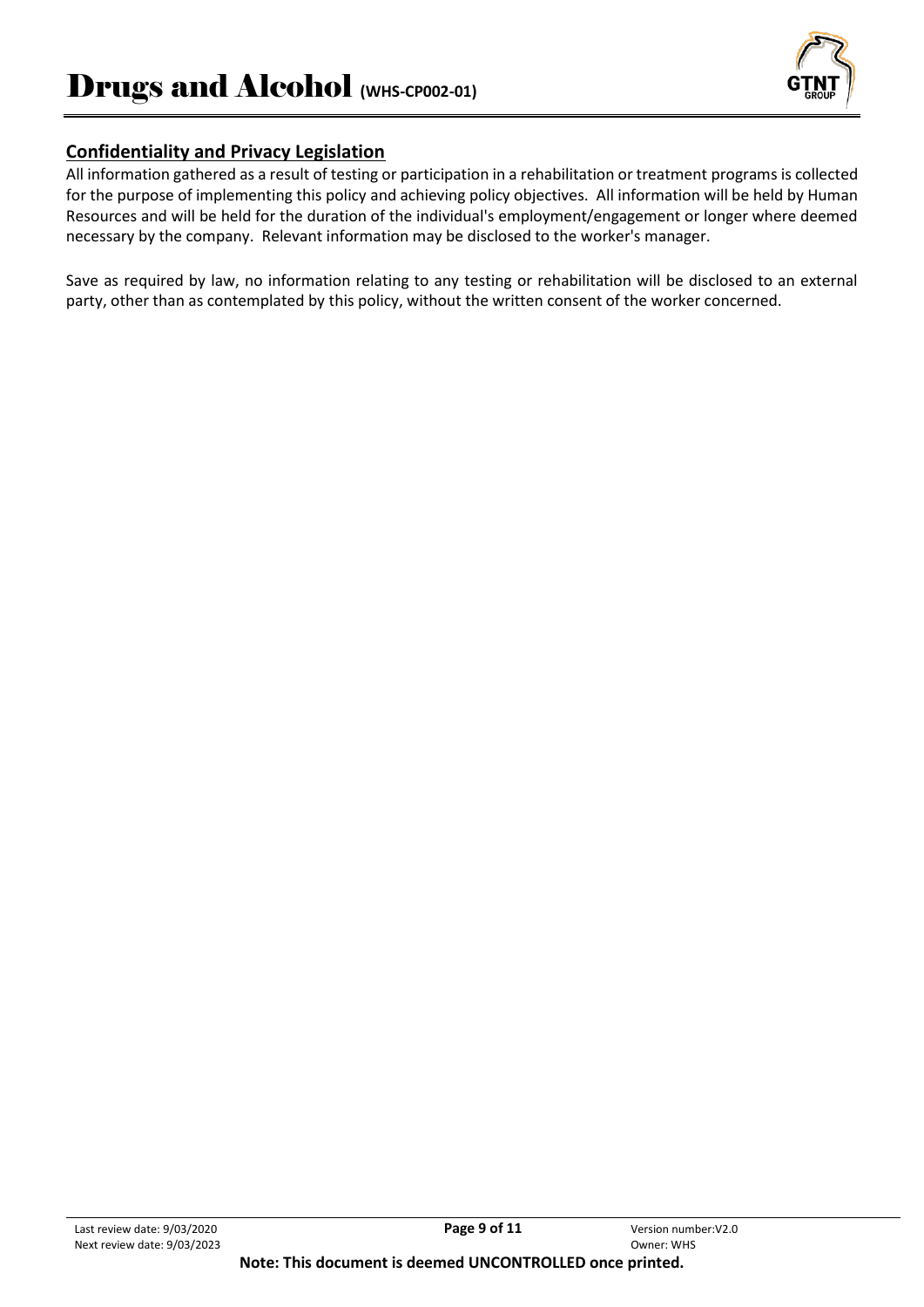

#### **Random Drug and Alcohol Test**



| This policy relates to the following procedures: WHS-AP002 Fitness for Work - Apprentices |                                                                                       |
|-------------------------------------------------------------------------------------------|---------------------------------------------------------------------------------------|
|                                                                                           | WHS-ST002 Fitness for Work - Staff                                                    |
|                                                                                           | This policy relates to the following forms: WHS-AP002-01 Signs of Unfit for Work Form |
|                                                                                           | WHS-AP002-02 Fitness for Work - Action Plan                                           |
|                                                                                           | WHS-AP002-03 WHS Commitment - Apprentices                                             |
|                                                                                           | WHS-AP002-04 Fitness for Work - Apprentice Information Sheet                          |
|                                                                                           | WHS-HB003-01 Fitness for Work FAQ (for Supervisors and Coordinators)                  |
|                                                                                           | WHS-ST002-01 Signs of Unfit for Work Form - Staff                                     |
|                                                                                           | WHS-ST002-02 Fitness for Work Action Plan - Staff                                     |